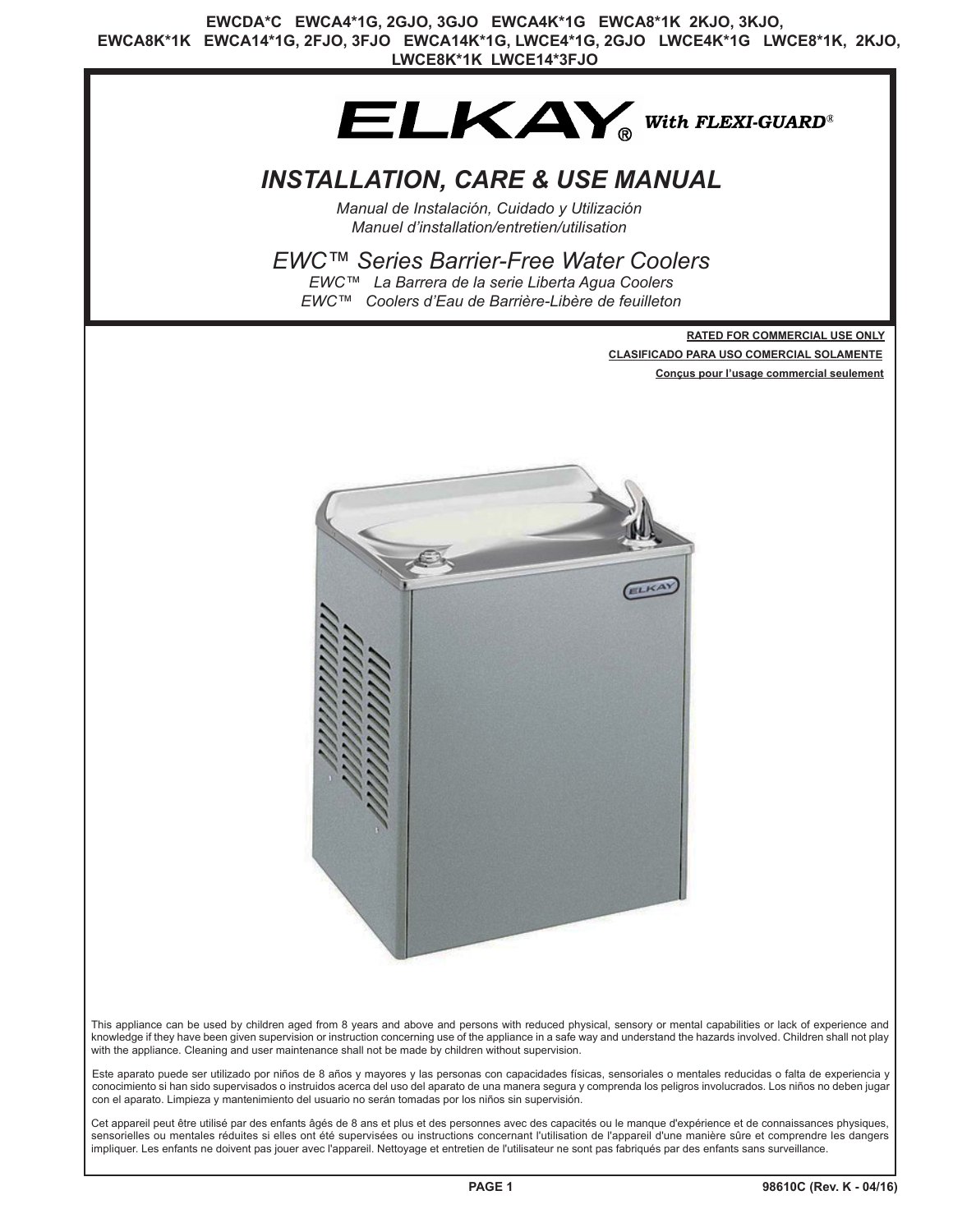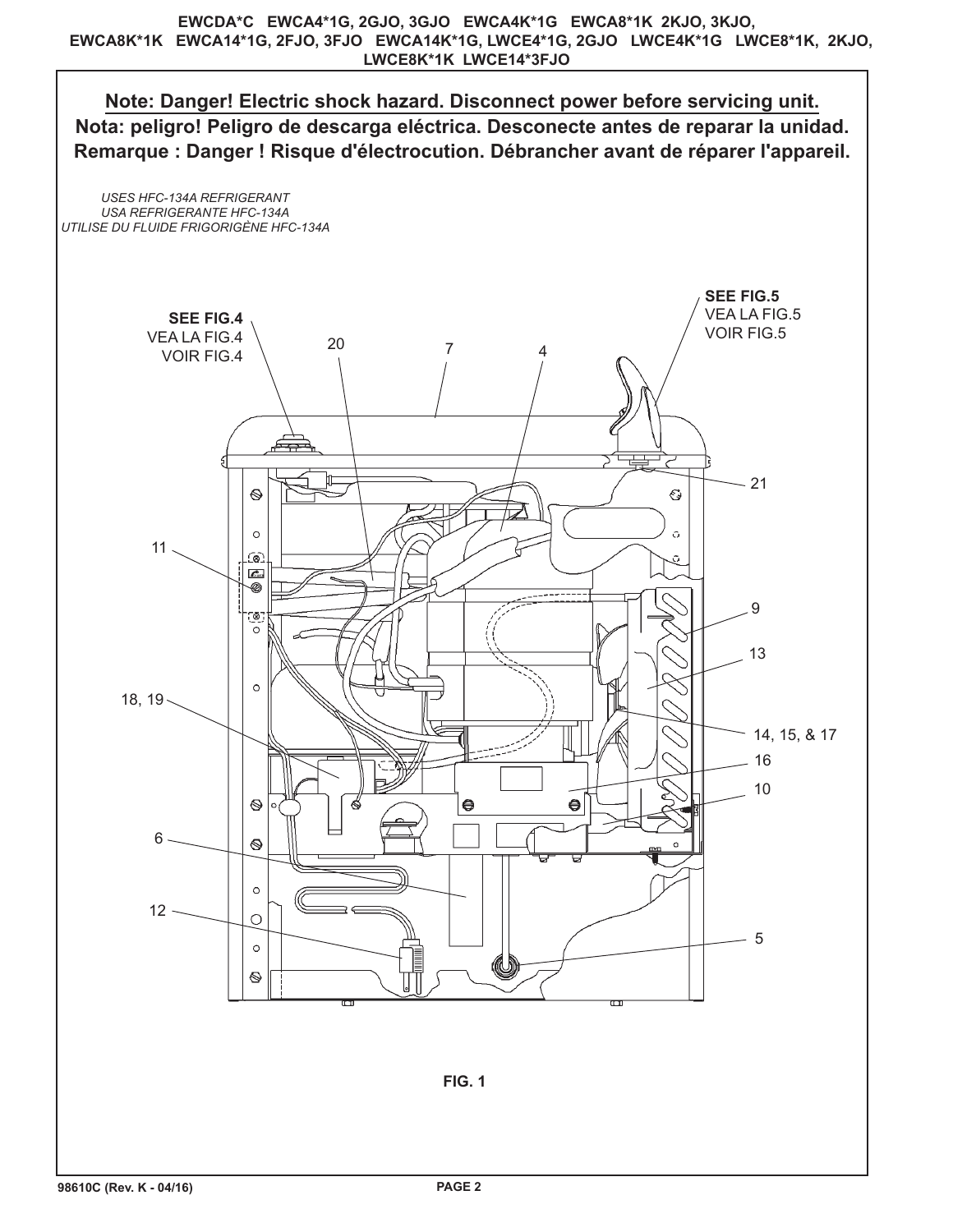

## **EWCDA\*C EWCA4\*1G, 2GJO, 3GJO EWCA4K\*1G EWCA8\*1K 2KJO, 3KJO, EWCA8K\*1K EWCA14\*1G, 2FJO, 3FJO EWCA14K\*1G, LWCE4\*1G, 2GJO LWCE4K\*1G LWCE8\*1K, 2KJO,**

**98610C (Rev. K - 04/16)**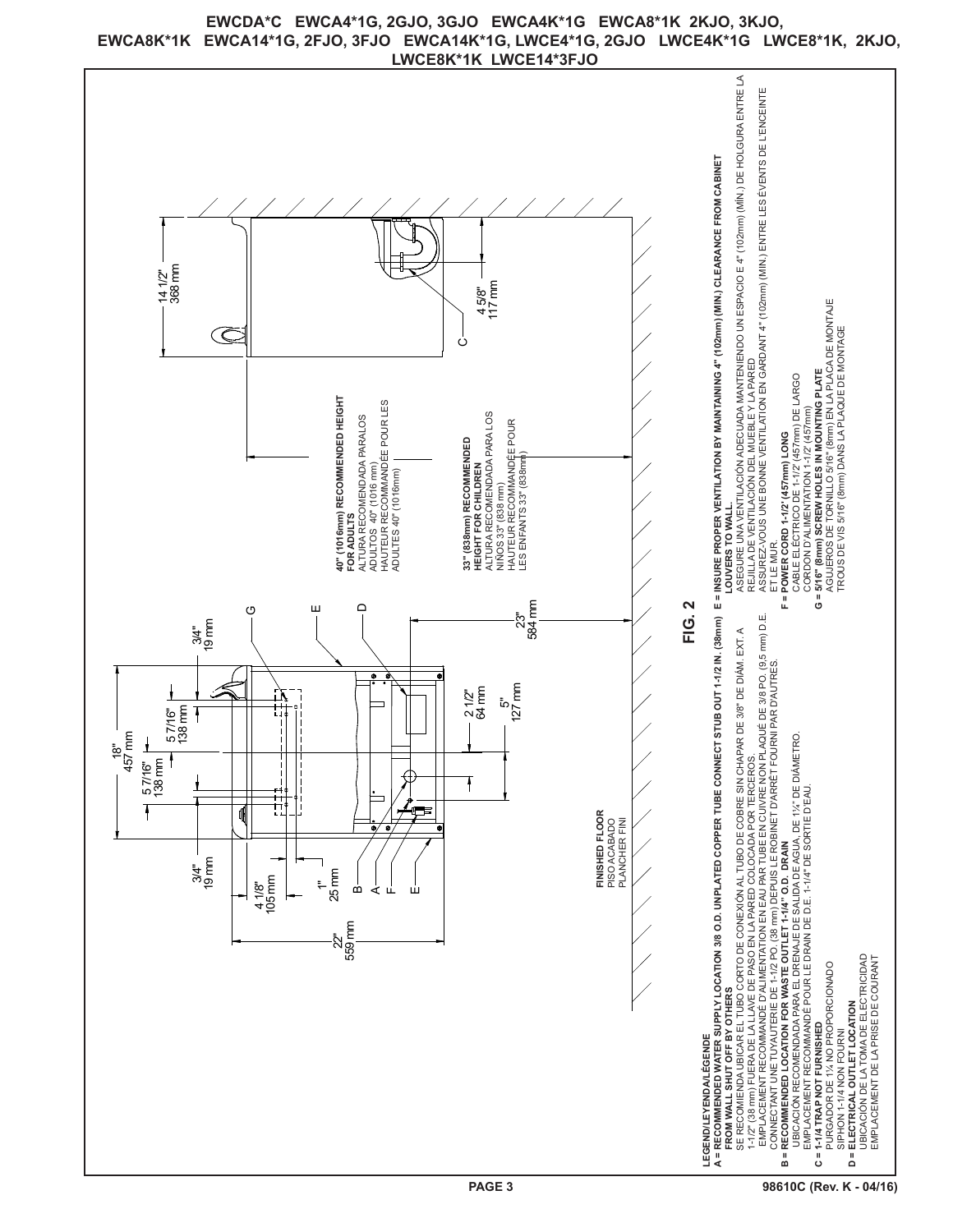### **EWCDA\*C EWCA4\*1G, 2GJO, 3GJO EWCA4K\*1G EWCA8\*1K 2KJO, 3KJO, EWCA8K\*1K EWCA14\*1G, 2FJO, 3FJO EWCA14K\*1G, LWCE4\*1G, 2GJO LWCE4K\*1G LWCE8\*1K, 2KJO,**

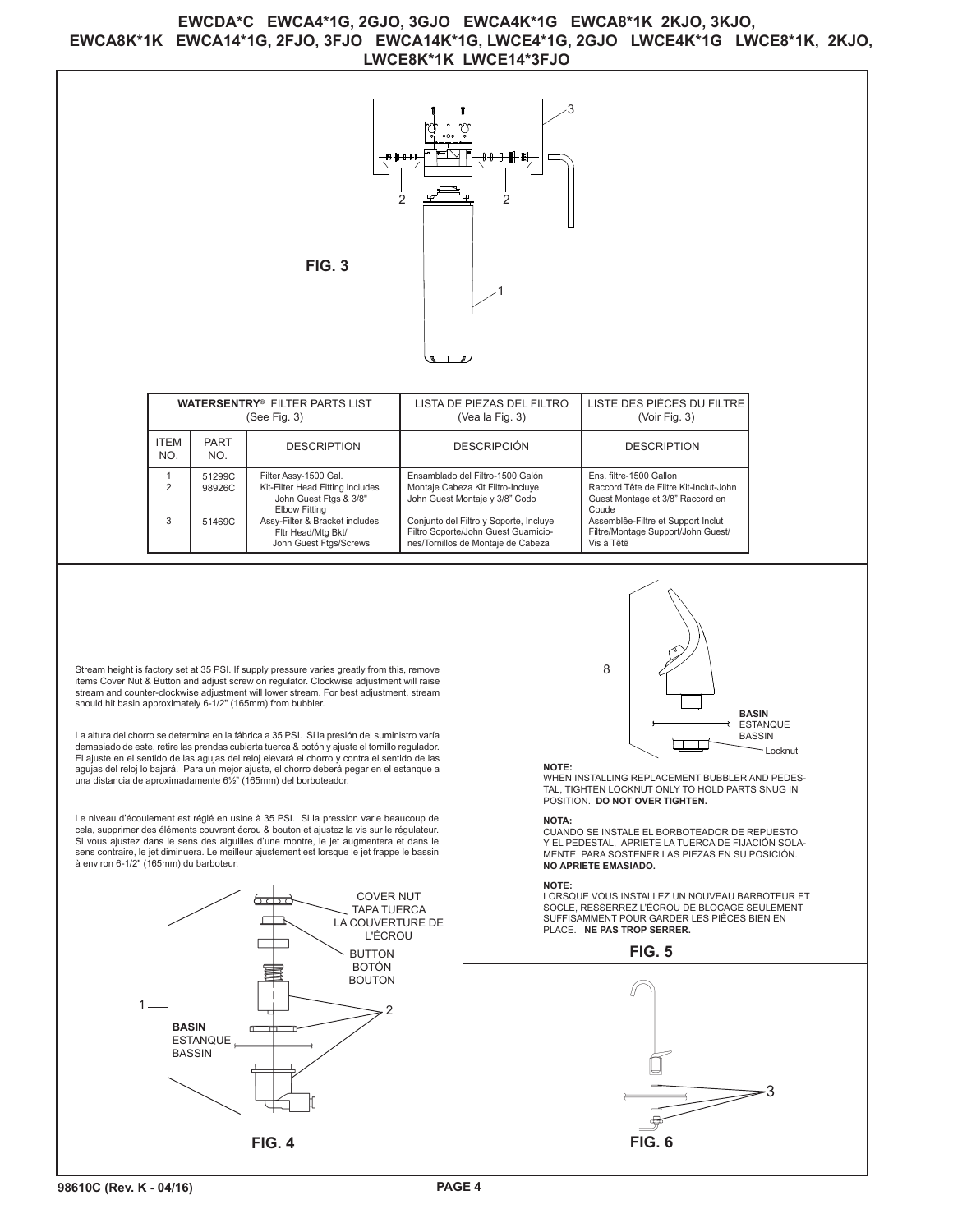#### **EWCDA\*C EWCA4\*1G, 2GJO, 3GJO EWCA4K\*1G EWCA8\*1K 2KJO, 3KJO, EWCA8K\*1K EWCA14\*1G, 2FJO, 3FJO EWCA14K\*1G, LWCE4\*1G, 2GJO LWCE4K\*1G LWCE8\*1K, 2KJO, LWCE8K\*1K LWCE14\*3FJO**

### **MOUNTING PLATE INSTALLATION**

- 1. Select installation location. Installation location must be a clear vertical surface for the cooler to be mounted on and have adequate clear area to ventilation louvers for proper air flow. (102 mm / 4 inches minimum to adjacent walls).
- 2. Installation area must also include water supply, electrical supply and suitable drain. Water, drain and electrical supply systems must comply with local code requirements.
- 3. Remove Mounting Plate from Cooler (if fastened to Cooler).
- 4. Mount the Mounting Plate as shown in Rough-In drawing (found in Product Specification Sheet). **NOTE:** Mounting Plate MUST be supported securely. Add fixture support carrier, if wall will not provide adequate support. Anchor Mounting Plate securely to wall using six (6) mounting holes.

#### **COOLER INSTALLATION**

- 1. Remove Cooler from Box.
- 2. Hang Cooler on the Mounting Plate. Be certain the Mounting Plate is engaged properly on the cross brace at Cooler back as shown in Rough-In (found in Product Specification Sheet).
- 3. Remove two (2) screws holding the front panel. Remove the front panel and set aside.
- 4. Connect water inlet line –See Note 4 of General Instructions.
- 5. Install trap. Remove the slip nut and gasket from the trap and install them on the cooler waste line making sure that the end of the waste line fits into the trap.
- 6. Plug in electrical power. After verifying that the water cooler is properly connected and operational, replace and reattach the cooler front panel. Unit must have electrical power to have water flow.

| 230V - 50Hz PARTS LIST/LISTA DE PIEZAS/LISTE DE PIÈCES                                                                                                                                                                                                                              |                      |                                                             |                                                                 |                                                                           |
|-------------------------------------------------------------------------------------------------------------------------------------------------------------------------------------------------------------------------------------------------------------------------------------|----------------------|-------------------------------------------------------------|-----------------------------------------------------------------|---------------------------------------------------------------------------|
| <b>ITEM NO.</b>                                                                                                                                                                                                                                                                     | PART. NO.            | <b>DESCRIPTION</b>                                          | <b>DESCRIPCIÓN</b>                                              | <b>DESCRIPTION</b>                                                        |
| 4                                                                                                                                                                                                                                                                                   | 98772C<br>1000003361 | Evaporator Assembly (4 GPH)<br>Evaporator Assembly (14 GPH) | Montaje de evaporador (4 GPH)<br>Montaje de evaporador (14 GPH) | Assemblée de l'évaporateur (4 GPH)<br>Assemblée de l'évaporateur (14 GPH) |
| 6                                                                                                                                                                                                                                                                                   | 45678C               | Precooler (4 & 14 GPH)                                      | Preenfriador (4 & 14 GPH)                                       | Prérefroidisseur (4 & 14 GPH)                                             |
| $\mathbf{Q}$                                                                                                                                                                                                                                                                        | 66266C               | Condenser (4 GPH)                                           | Condensador (4 GPH)                                             | Condensateur (4 GPH)                                                      |
|                                                                                                                                                                                                                                                                                     | 66417C               | Condenser (14 GPH)                                          | Condensador (14 GPH)                                            | Condensateur (14 GPH)                                                     |
| 10                                                                                                                                                                                                                                                                                  | 66201C               | Drier (4 GPH)                                               | Secador (4GPH)                                                  | Déshydrateur (4 GPH)                                                      |
|                                                                                                                                                                                                                                                                                     | 66202C               | Drier (14 GPH)                                              | Secador (14 GPH)                                                | Déshydrateur (14 GPH)                                                     |
| 12                                                                                                                                                                                                                                                                                  | 36024C               | Power Cord                                                  | Cable eléctrico                                                 | Cordon d'alimentation                                                     |
| 14                                                                                                                                                                                                                                                                                  | 31430C               | Fan Motor                                                   | Motor del abanico                                               | Moteur du ventilateur                                                     |
| $*18$                                                                                                                                                                                                                                                                               | 36243C               | Compressor Serv. Pak (4 GPH)                                | Paquete de servicio del compresor (4 GPH)                       | Trousse d'entr. surpresseur (4 GPH)                                       |
|                                                                                                                                                                                                                                                                                     | 1000002147           | Compressor Serv. Pak (8 GPH)                                | Paquete de servicio del compresor (8 GPH)                       | Trousse d'entr. surpresseur (8 GPH)                                       |
|                                                                                                                                                                                                                                                                                     | 35764C               | Compressor Serv. Pak (14 GPH)                               | Paquete de servicio del compresor (14 GPH)                      | Trousse d'entr. surpresseur (14 GPH)                                      |
| 19                                                                                                                                                                                                                                                                                  | 98748C               | Kit - Electrical (Relay/Cover/O/L) (4 GPH)                  | Kit - Eléctrico (relé de sobrecarga/cubierta/) (4 GPH)          | Kit - électrique (relais/couverture/surcharge) (4 GPH)                    |
|                                                                                                                                                                                                                                                                                     | 98751C               | Kit - Electrical (Relay/Cover/O/L) (8 GPH)                  | Kit - Eléctrico (relé de sobrecarga/cubierta/) (8 GPH)          | Kit - électrique (relais/couverture/surcharge) (8 GPH)                    |
|                                                                                                                                                                                                                                                                                     | 98758C               | Kit - Electrical (Relay/Cover/O/L) (14 GPH)                 | Kit - Eléctrico (relé de sobrecarga/cubierta/) (14 GPH)         | Kit - électrique (relais/couverture/surcharge) (14 GPH)                   |
| 20                                                                                                                                                                                                                                                                                  | 98841C               | Kit - Heat Exchanger/Drier (4 GPH)                          | Kit - Intercambiador de calor/Secador (4 GPH)                   | Kit - Échangeur thermique/ Déshydrateur (4 GPH)                           |
|                                                                                                                                                                                                                                                                                     | 98840C               | Kit - Heat Exchanger/Drier (14 GPH)                         | Kit - Intercambiador de calor/Secador (14 GPH)                  | Kit - Échangeur thermique/ Déshydrateur (14 GPH)                          |
|                                                                                                                                                                                                                                                                                     | 35826C               | Power Inlet                                                 | Entrada De Eléctrico                                            | Entrée d'alimentation                                                     |
| *INCLUYE RELÉ Y SOBRECARGA. SI ESTÁ BAJO GA-<br>* COMPREND RELAIS ET SURCHARGE. SI SOUS<br>*INCLUDES RELAY & OVERLOAD. IF UNDER WARRANTY.<br>GARANTIE, REMPLACEZ AVEC LE MÊME SURPRES-<br>RANTÍA, REEMPLACE CON EL MISMO COMPRESOR<br>REPLACE WITH SAME COMPRESSOR USED IN ORIGINAL |                      |                                                             |                                                                 |                                                                           |

\*INCLUDES RELAY & OVERLOAD. IF UNDER WARRANTY, REPLACE WITH SAME COMPRESSOR USED IN ORIGINAL ASSEMBLY.

NOTE: All correspondence pertaining to any of the above water coolers or orders for repair parts MUST include Model No. and Serial No. of cooler, name and part number of replacement part.

#### USADO EN EL ENSAMBLADO INICIAL. NOTA: Toda la correspondencia relacionada con el enfriador de agua anterior o con una orden de reparación piezas DEBERÁ incluir el número de modelo y número de serie del enfriador, el nombre y número de pieza de la pieza de repuesto.

|                                                                                                                                                                                                                                                                                                                                         |                                                                                                      |                                                                                                                                                                                                                                                                                                                                                                |                                                                                                                                                                                                                                                                                                                                                                                         | 220V - 60Hz PARTS LIST/LISTA DE PIEZAS/LISTE DE PIÈCES                                                                                                                                                                                                                                                                                                                                |                                                                                                                                                                                                                                                                                                                                                                                         |  |
|-----------------------------------------------------------------------------------------------------------------------------------------------------------------------------------------------------------------------------------------------------------------------------------------------------------------------------------------|------------------------------------------------------------------------------------------------------|----------------------------------------------------------------------------------------------------------------------------------------------------------------------------------------------------------------------------------------------------------------------------------------------------------------------------------------------------------------|-----------------------------------------------------------------------------------------------------------------------------------------------------------------------------------------------------------------------------------------------------------------------------------------------------------------------------------------------------------------------------------------|---------------------------------------------------------------------------------------------------------------------------------------------------------------------------------------------------------------------------------------------------------------------------------------------------------------------------------------------------------------------------------------|-----------------------------------------------------------------------------------------------------------------------------------------------------------------------------------------------------------------------------------------------------------------------------------------------------------------------------------------------------------------------------------------|--|
| <b>ITEM NO.</b>                                                                                                                                                                                                                                                                                                                         | PART. NO.                                                                                            | <b>DESCRIPTION</b>                                                                                                                                                                                                                                                                                                                                             |                                                                                                                                                                                                                                                                                                                                                                                         | <b>DESCRIPCIÓN</b>                                                                                                                                                                                                                                                                                                                                                                    | <b>DESCRIPTION</b>                                                                                                                                                                                                                                                                                                                                                                      |  |
| 6<br>g<br>12<br>14<br>$*18$<br>19                                                                                                                                                                                                                                                                                                       | 98772C<br>45678C<br>66266C<br>36024C<br>31430C<br>36243C<br>1000002146<br>35856C<br>98748C<br>98752C | Evaporator Assembly (4 GPH)<br>Precooler (4 & 14 GPH)<br>Condenser (4 GPH)<br>Power Cord<br>Fan Motor<br>Compressor Serv. Pak (4 GPH)<br>Compressor Serv. Pak (8 GPH)<br>Compressor Serv. Pak (14 GPH)<br>Kit - Electrical (Relay/Cover/O/L) (4 GPH)<br>Kit - Electrical (Relay/Cover/O/L) (8 GPH)                                                             |                                                                                                                                                                                                                                                                                                                                                                                         | Montaje de evaporador (4 GPH)<br>Preenfriador (4 & 14 GPH)<br>Condensador (4 GPH)<br>Cable eléctrico<br>Motor del abanico<br>Paquete de servicio del compresor (4 GPH)<br>Paquete de servicio del compresor (8 GPH)<br>Paquete de servicio del compresor (14 GPH)<br>Kit - Eléctrico (relé de sobrecarga/cubierta/) (4 GPH)<br>Kit - Eléctrico (relé de sobrecarga/cubierta/) (8 GPH) | Assemblée de l'évaporateur (4 GPH)<br>Prérefroidisseur (4 & 14 GPH)<br>Condensateur (4 GPH)<br>Cordon d'alimentation<br>Moteur du ventilateur<br>Trousse d'entr. surpresseur (4 GPH)<br>Trousse d'entr. surpresseur (8 GPH)<br>Trousse d'entr. surpresseur (14 GPH)<br>Kit - électrique (relais/couverture/surcharge) (4 GPH)<br>Kit - électrique (relais/couverture/surcharge) (8 GPH) |  |
| 20                                                                                                                                                                                                                                                                                                                                      | 98757C<br>98840C<br>35826C                                                                           | Kit - Electrical (Relay/Cover/O/L) (14 GPH)<br>Kit - Heat Exchanger/Drier (4 GPH)<br>Power Inlet                                                                                                                                                                                                                                                               |                                                                                                                                                                                                                                                                                                                                                                                         | Kit - Eléctrico (relé de sobrecarga/cubierta/) (14 GPH)<br>Kit - Intercambiador de calor/Secador (4 GPH)<br>Entrada De Eléctrico                                                                                                                                                                                                                                                      | Kit - électrique (relais/couverture/surcharge) (14 GPH)<br>Kit - Échangeur thermique/ Déshydrateur (4 GPH)<br>Entrée d'alimentation                                                                                                                                                                                                                                                     |  |
| *INCLUDES RELAY & OVERLOAD. IF UNDER WARRANTY.<br>REPLACE WITH SAME COMPRESSOR USED IN ORIGINAL<br>ASSEMBLY.<br>NOTE: All correspondence pertaining to any of the above water<br>coolers or orders for repair parts MUST include Model No. and<br>Serial No. of cooler, name and part number of replacement part.<br>pieza de repuesto. |                                                                                                      | *INCLUYE RELÉ Y SOBRECARGA. SI ESTÁ BAJO GA-<br>RANTÍA, REEMPLACE CON EL MISMO COMPRESOR<br>USADO EN EL ENSAMBLADO INICIAL.<br>NOTA: Toda la correspondencia relacionada con el<br>enfriador de agua anterior o con una orden de reparación<br>piezas DEBERÁ incluir el número de modelo y número<br>de serie del enfriador, el nombre y número de pieza de la | * COMPREND RELAIS ET SURCHARGE. SI SOUS<br>GARANTIE, REMPLACEZ AVEC LE MÊME SURPRES-<br>SEUR QUE CELUI UTILISÉ ORIGINALEMENT.<br>NOTE: Toute correspondance au sujet des refroidis-<br>seurs d'eau courante ou toute commande de pièce de<br>rechange DOIT inclure le numéro de modèle et le numéro<br>de série du refroidisseur ainsi que le nom et le numéro de<br>pièce à remplacer. |                                                                                                                                                                                                                                                                                                                                                                                       |                                                                                                                                                                                                                                                                                                                                                                                         |  |

Para el agua potable sólo a una presión de la línea de alimentación de 20 a 100 psi (0,14 -0,69 MPa) y una temperatura máxima del agua de 90°F (32°C).

Pour l'eau potable seulement à une pression de ligne d'alimentation de 20 à 100 psi (0,14 -0,69 MPa) et une température maximale de l'eau de 90°F (32°C).

SEUR QUE CELUI UTILISÉ ORIGINALEMENT. NOTE : Toute correspondance au sujet des refroidisseurs d'eau courante ou toute commande de pièce de rechange DOIT inclure le numéro de modèle et le numéro de série du refroidisseur ainsi que le nom et le numéro de

pièce à remplacer.